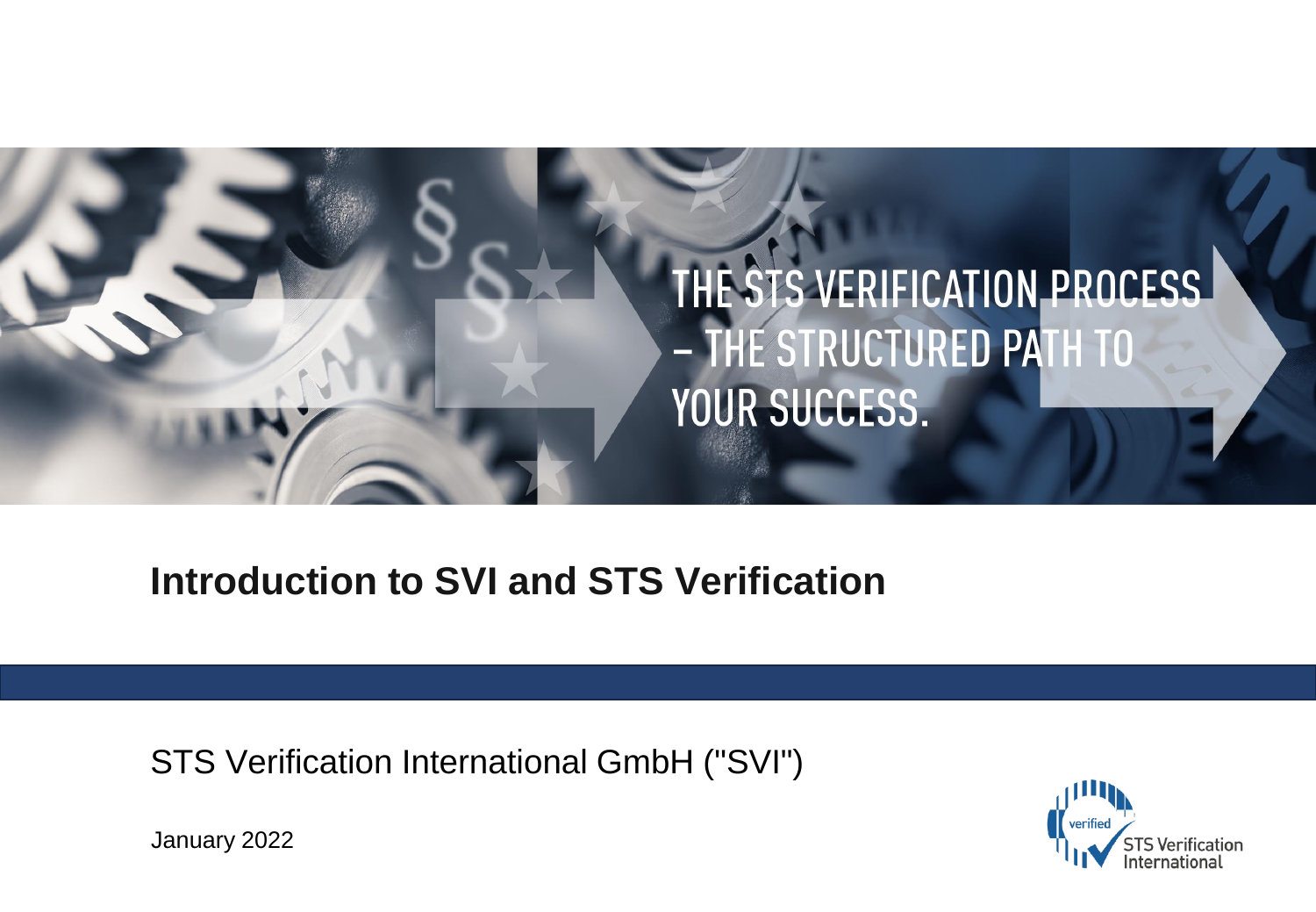

### **SVI AS INDEPENDENT PART OF TSI\***

#### **Stable and efficient securitisation market in Germany and Europe**

- STS as an opportunity for securitisation
- Establishment as a first-class capital market segment with strict and uniform regulation



\*True Sale International GmbH, www.true-sale-international.de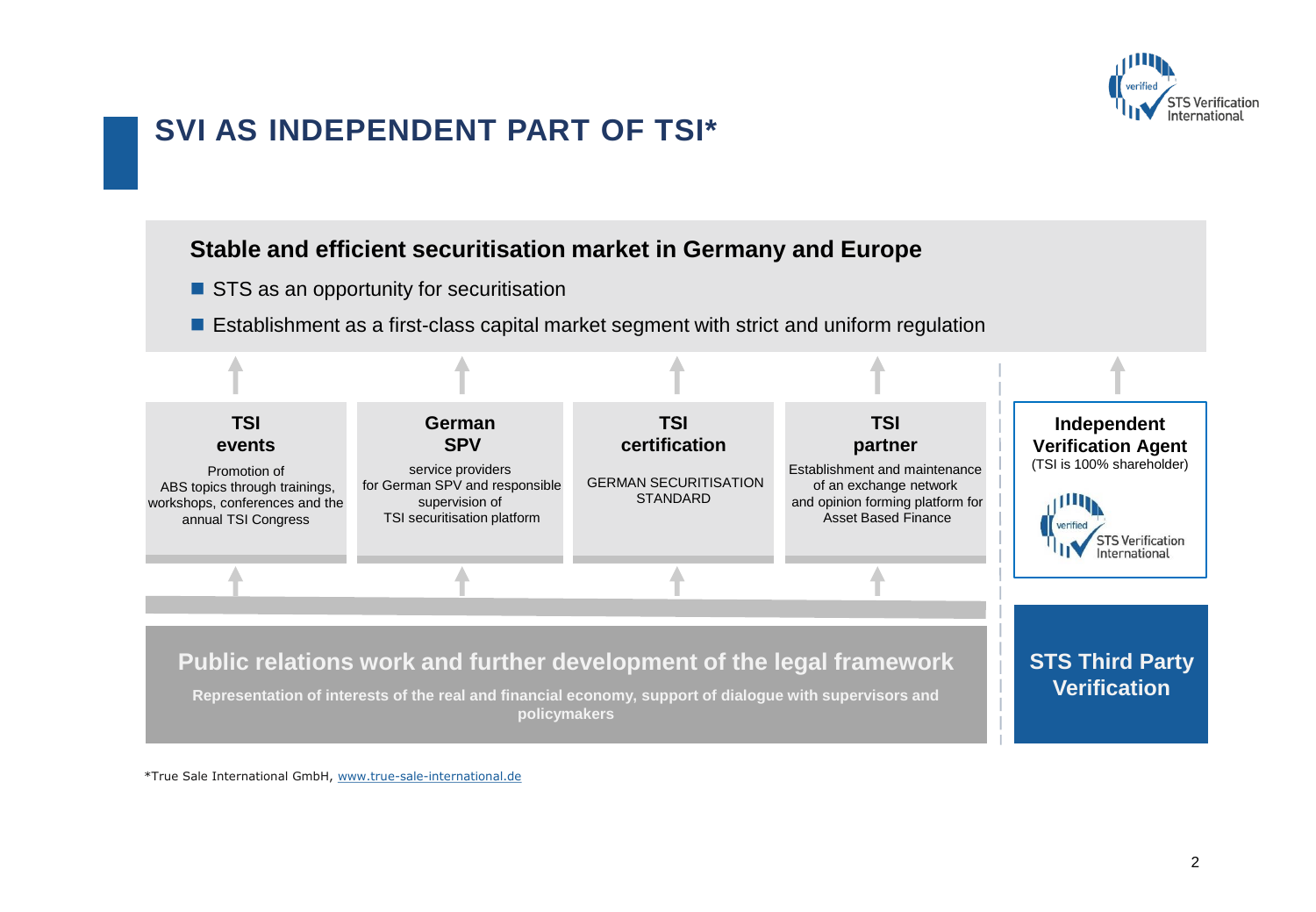

### **OVERVIEW OF SVI**

- Mission: As part of TSI Group, the mission of SVI is to contribute to a well developed, high quality and sustainable securitisation market in Europe through the provision of neutral and objective verification of STS criteria for securitisation transactions
- **Authorization and ongoing Supervision:** SVI has been authorized by the competent authority pursuant to Article 29 of the Securitisation Regulation (BaFin) to act as third-party verifier pursuant to Art. 28 of the Securitisation Regulation; this includes the on-going supervision of its activities.
- Transaction Types & Asset Classes: SVI covers the transaction types non-ABCP (=Term ABS), ABCP and synthetic on-balance-sheet securitisations involving all asset classes that are potentially eligible for STS; it also provides certain (CRR/LCR/Article 270) assessments building upon STS
- ◼ **Geographies:** All countries of the EU
- **Know-how:** Legal and economic know-how and long-standing expertise of SVI staff and its outsourcing partners assure an accurate, efficient and transparent verification process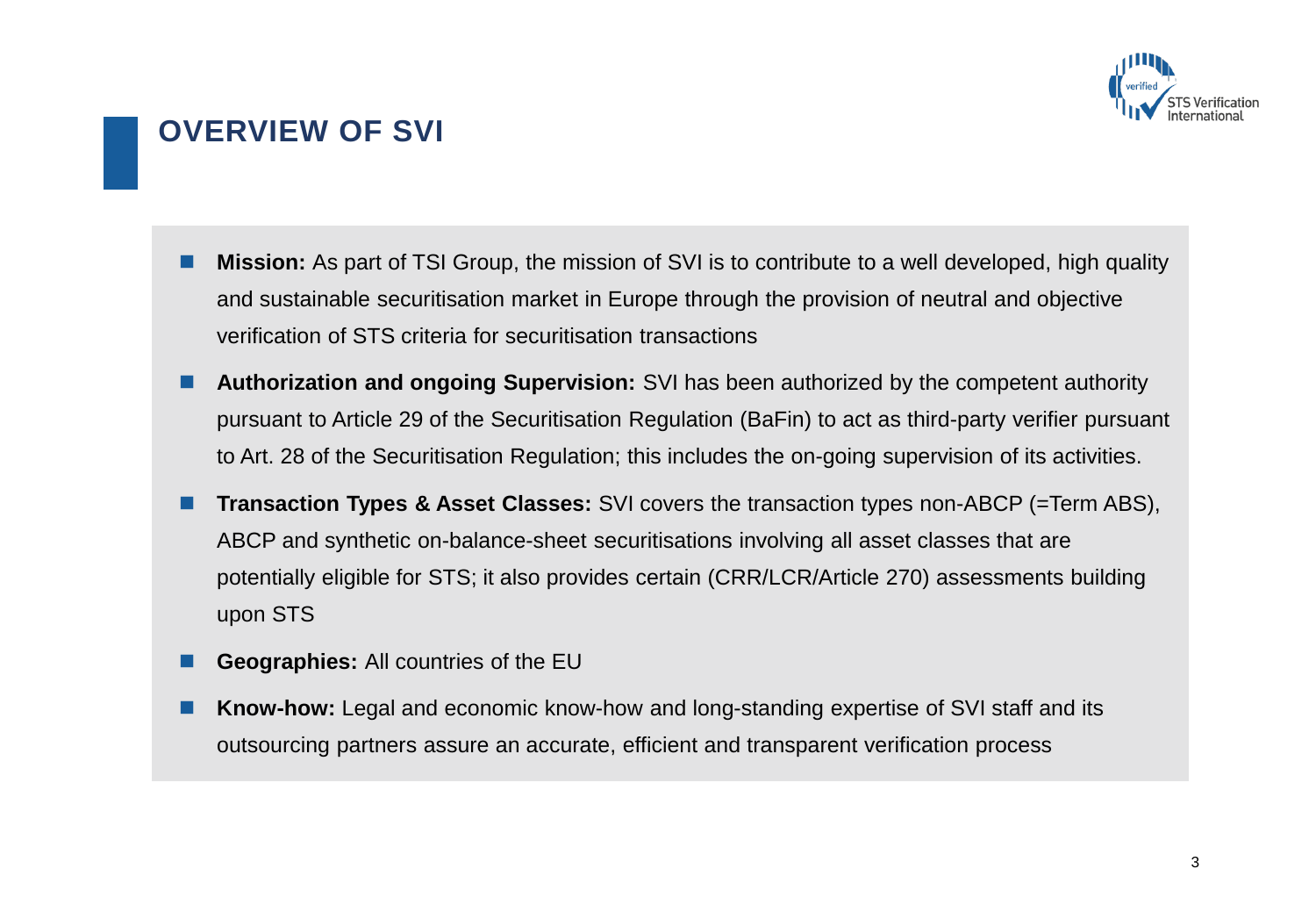

### **SVI TRACK RECORD**

- Since its authorization as third-party verifier in March 2019, SVI had verified more than 100 transactions across the various transaction types, asset classes and jurisdictions
- SVI has verified transactions in the transaction types "non-ABCP securitisations" (both public and private deals) and "ABCP securitisations" (transaction-level) and provides CRR/LCR assessments
- SVI has completed the verification of several synthetic on-balance sheet securitisations under the amended Securitisation Regulation that became effective in April 2021
- **Asset classes** verified by SVI include the following:
	- ➢ Residential mortgages
	- ➢ Auto loans & leases (including residual values)
	- ➢ Equipment leases
	- ➢ Dealer floorplan receivables
	- ➢ Trade receivables
	- ➢ Consumer loans
	- ➢ Credit card receivables
	- ➢ Corporate/SME loans

**Jurisdictions** where SVI has verified transactions include the following:



\*) "International" includes also mixed portfolios with receivables from the Czech Republic, Luxembourg, Slovakia and Sweden.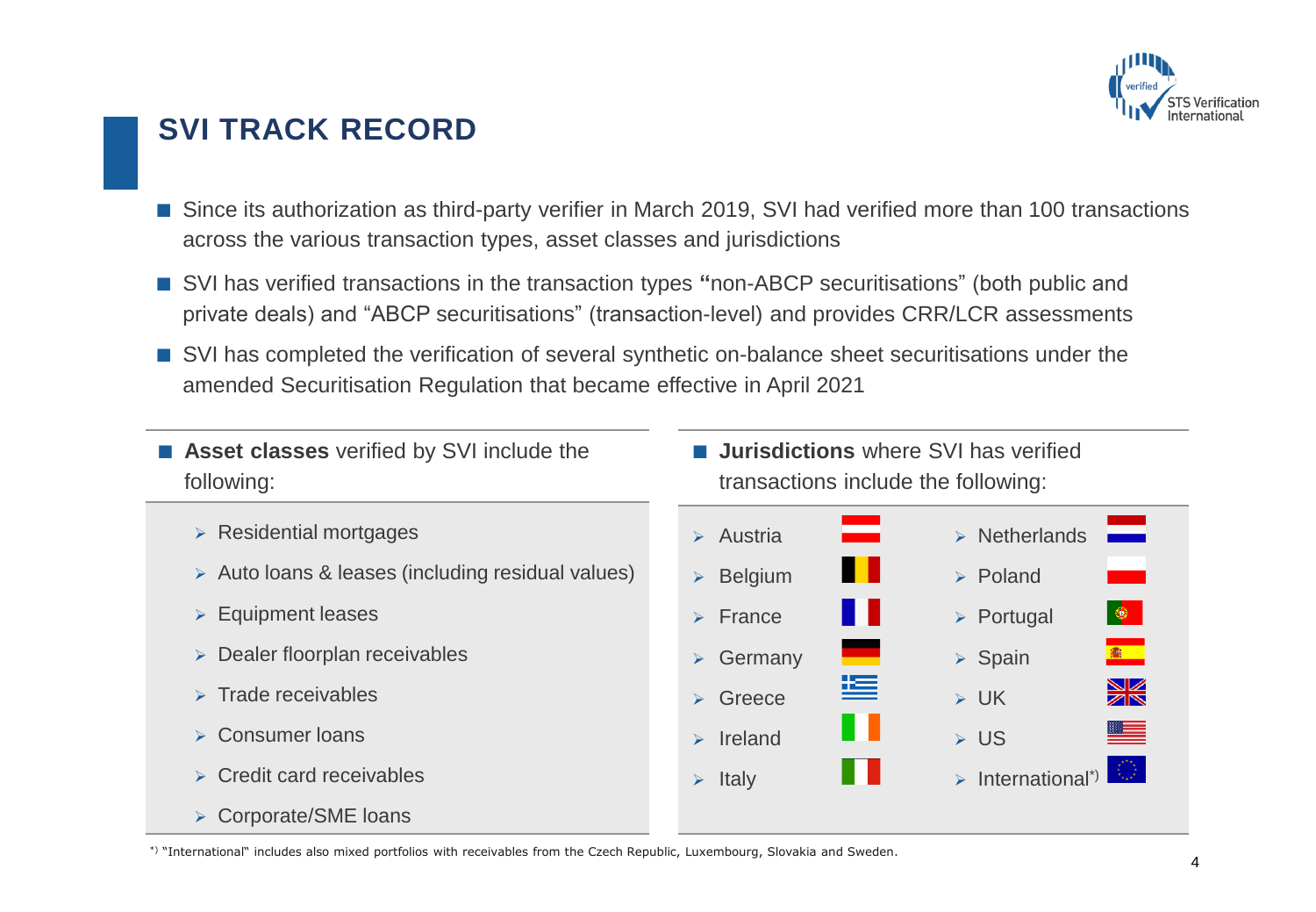

## **STS VERIFICATION AS PART OF THE ABS PROCESS (NON-ABCP SECURITISATIONS)**

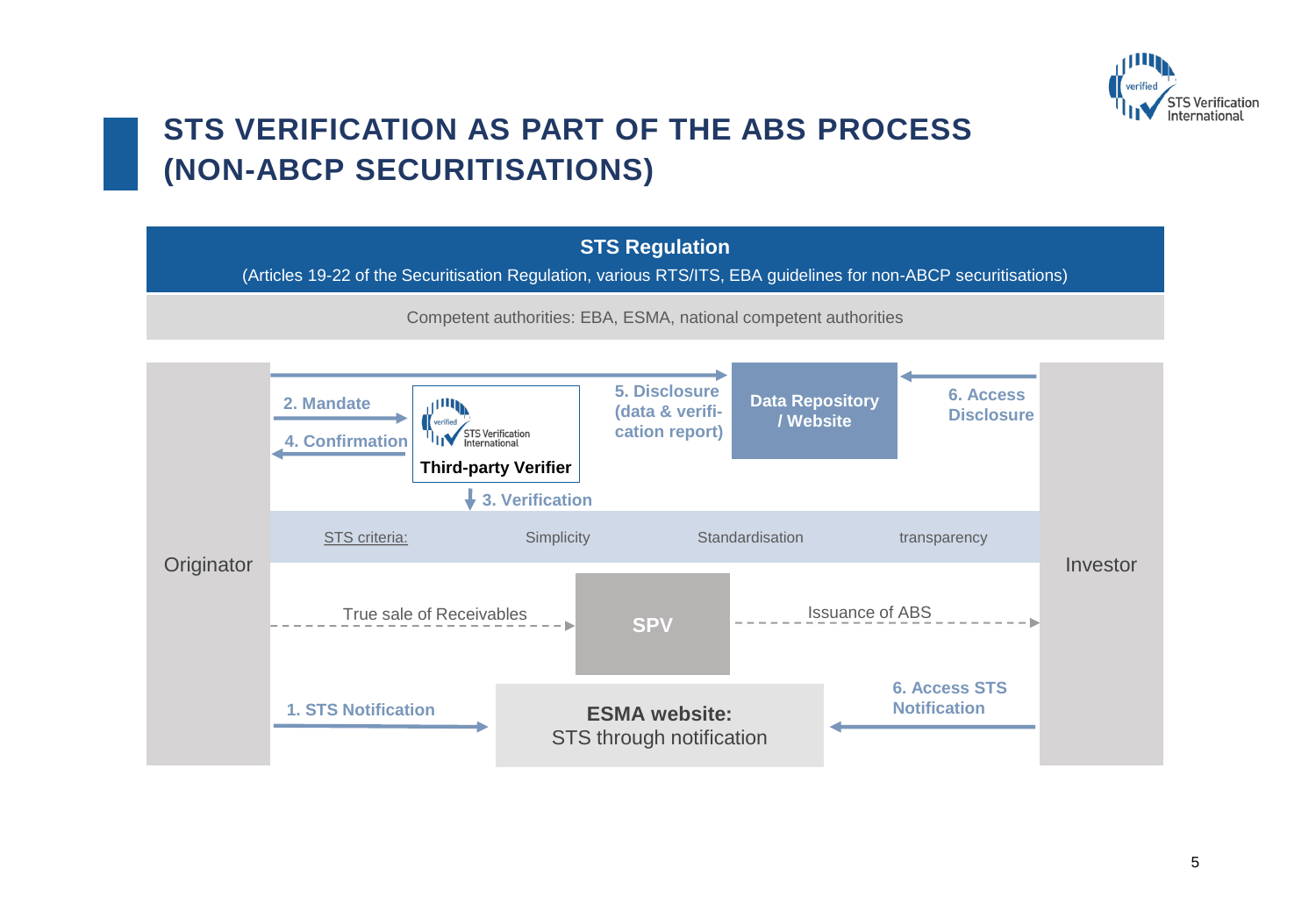

## **STS VERIFICATION AS PART OF THE ABS PROCESS (ABCP SECURITISATIONS)**

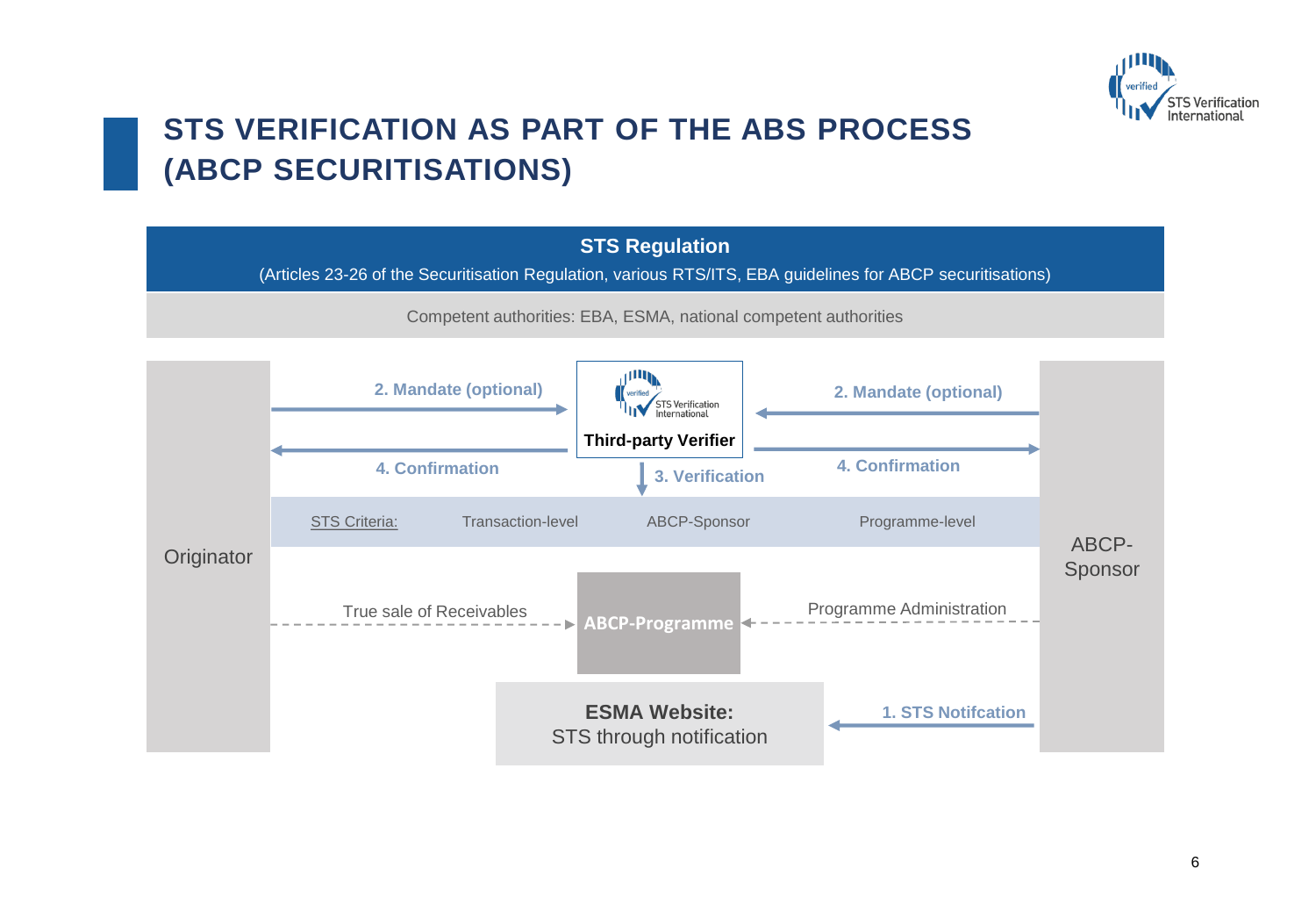

## **STS VERIFICATION AS PART OF THE ABS PROCESS (SYNTHETIC ON-BALANCE SHEET SECURITISATIONS)**

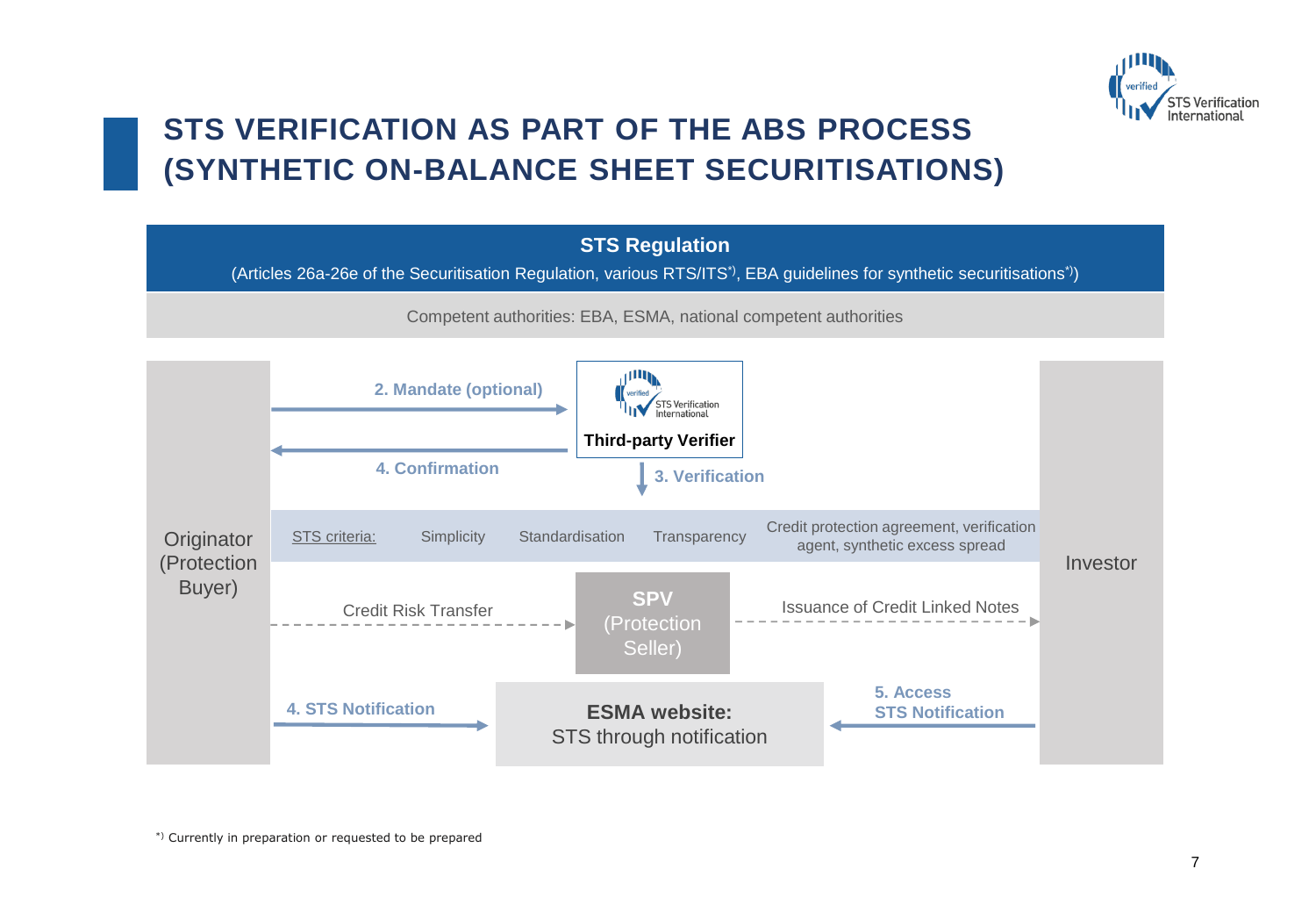

### **VERIFICATION METHODS AND THEIR APPLICATION FOR THE TRANSACTION**

### **Verification methods: How are individual criteria checked?**

- **a) Regulatory**: Including referenced regulations with recognised supervisory mechanisms (in particular banking supervisory aspects)
- **b) Legal**: Existence of contractual obligations according to transaction documentation
- **c) Due Diligence**: Written evidence based on data and tables, internal manuals and work instructions, written documents of due diligence presentations or verbal explanation by management or responsible specialist departments in the context of due diligence presentations by the originator or expert interviews
- **d) Data**: Verification on the basis of full data (e.g. performance history), verification on the basis of samples

#### **Scope of verification for a specific transaction: Transaction Verification Catalogue**

- Basis: Transaction information received from originator or arranger
- Experience from previous transactions from same originator or similar transactions (structure, jurisdiction, asset class) from other originators
- Complexity of proposed transaction

**Requirement Compliance with Requirement**

**Verification Manual**

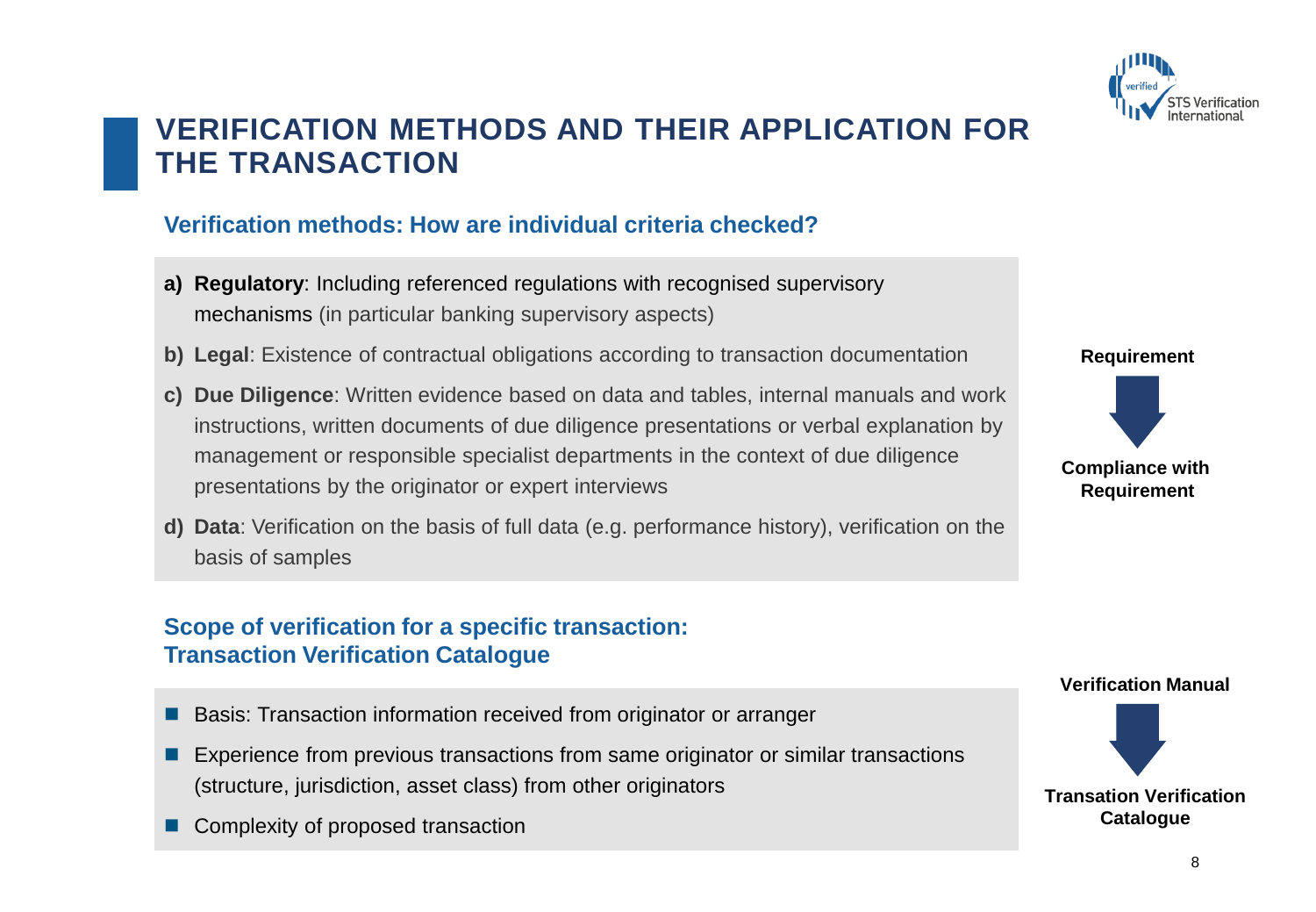

### **FROM SECURITISATION REGULATION TO VERIFICATION REPORT**

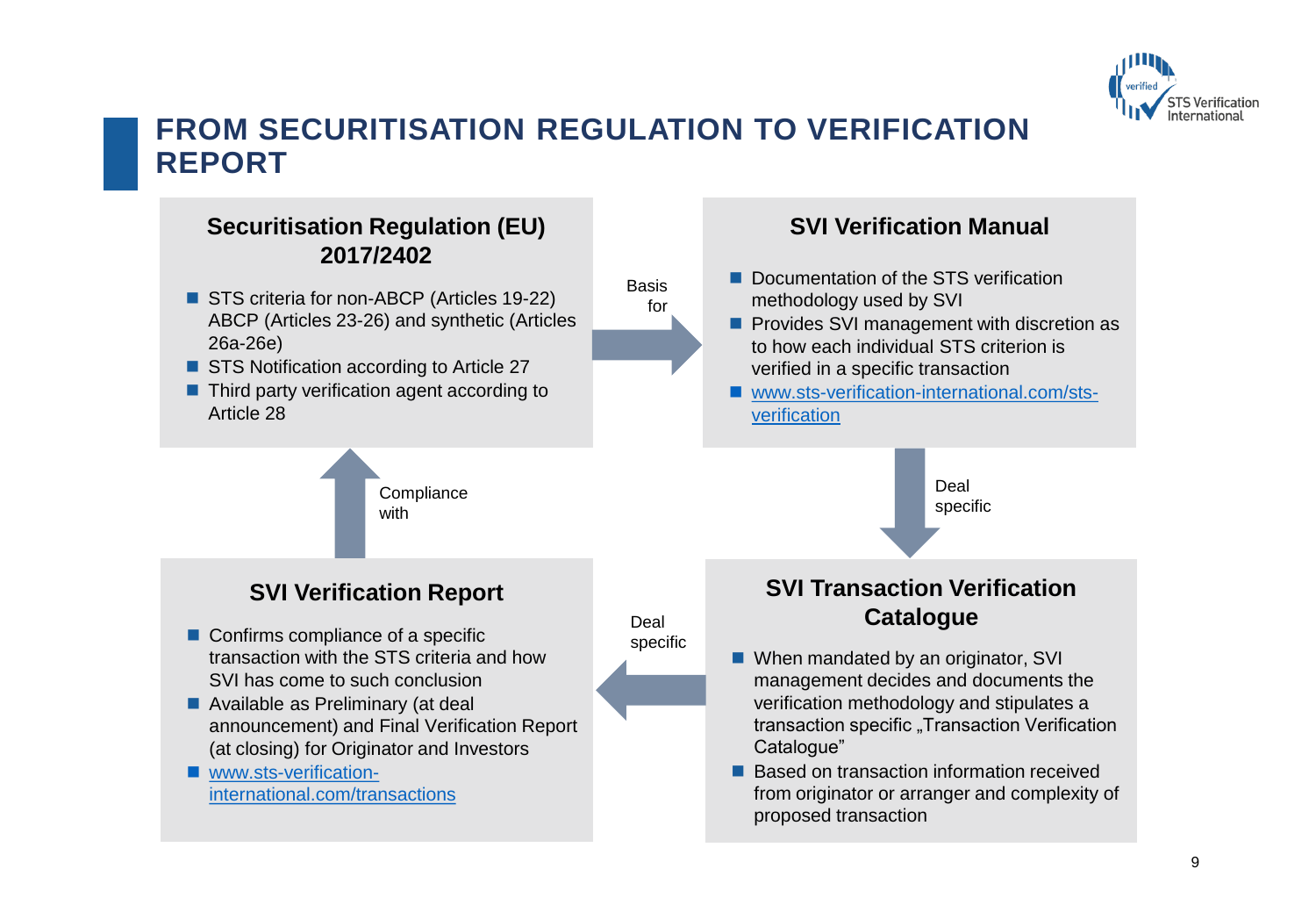

### **OVERVIEW OF THE CONTENTS OF THE STS VERIFICATION PROCESS**

| originator              | portfolio                                                      | transactional<br><b>parties</b>               | transactional structure                            |                                                              | transparency                                          |
|-------------------------|----------------------------------------------------------------|-----------------------------------------------|----------------------------------------------------|--------------------------------------------------------------|-------------------------------------------------------|
| Regulatory<br>framework | Eligibility criteria                                           | Clear definition of<br>responsibilities       | Sale only to<br>professional<br>investors          | Appropriate hedging<br>of interest rate and<br>currency risk | Provision of data to<br>potential investors           |
| Experience              | Exclusion criteria                                             | Experience                                    | 5% Retention                                       | Clear description of<br>the waterfall                        | Provision of all data<br>in a repository              |
|                         | Exclusion of<br>"Originate to<br>Distribute"                   | Arrangements for<br>replacement of<br>parties | No Re-<br>Securitisations                          | No withholding of<br>funds in the event of<br>insolvency     | Examination of<br><b>STS-Notification</b>             |
|                         | Homogeneity                                                    |                                               | True sale                                          | Presence of<br>appropriate triggers                          | <b>Investor Report</b><br><b>Structure</b>            |
|                         | Enforcement of sale<br>of receivables in<br>case of insolvency |                                               | No active portfolio<br>management                  | Description of<br><b>Servicing Standards</b>                 | Provision of insider<br>and other important<br>events |
|                         | Legal validity of<br>contracts                                 |                                               | Timely transfer                                    | Replacement<br>Counterparties                                | Provision of cash<br>flow model                       |
|                         | Assignability                                                  |                                               | No predominant<br>dependence on<br>portfolio sales | Clear conflict<br>resolution regulations                     | Provision of<br>environmental data                    |

For details of the STS Criteria for non-ABCP, ABCP and synthetic securitisations and the verification steps & methods applied by SVI, please refer to the SVI Verification Manual posted on SVI's website: [www.sts-verification-international.com/sts-verification](https://www.sts-verification-international.com/)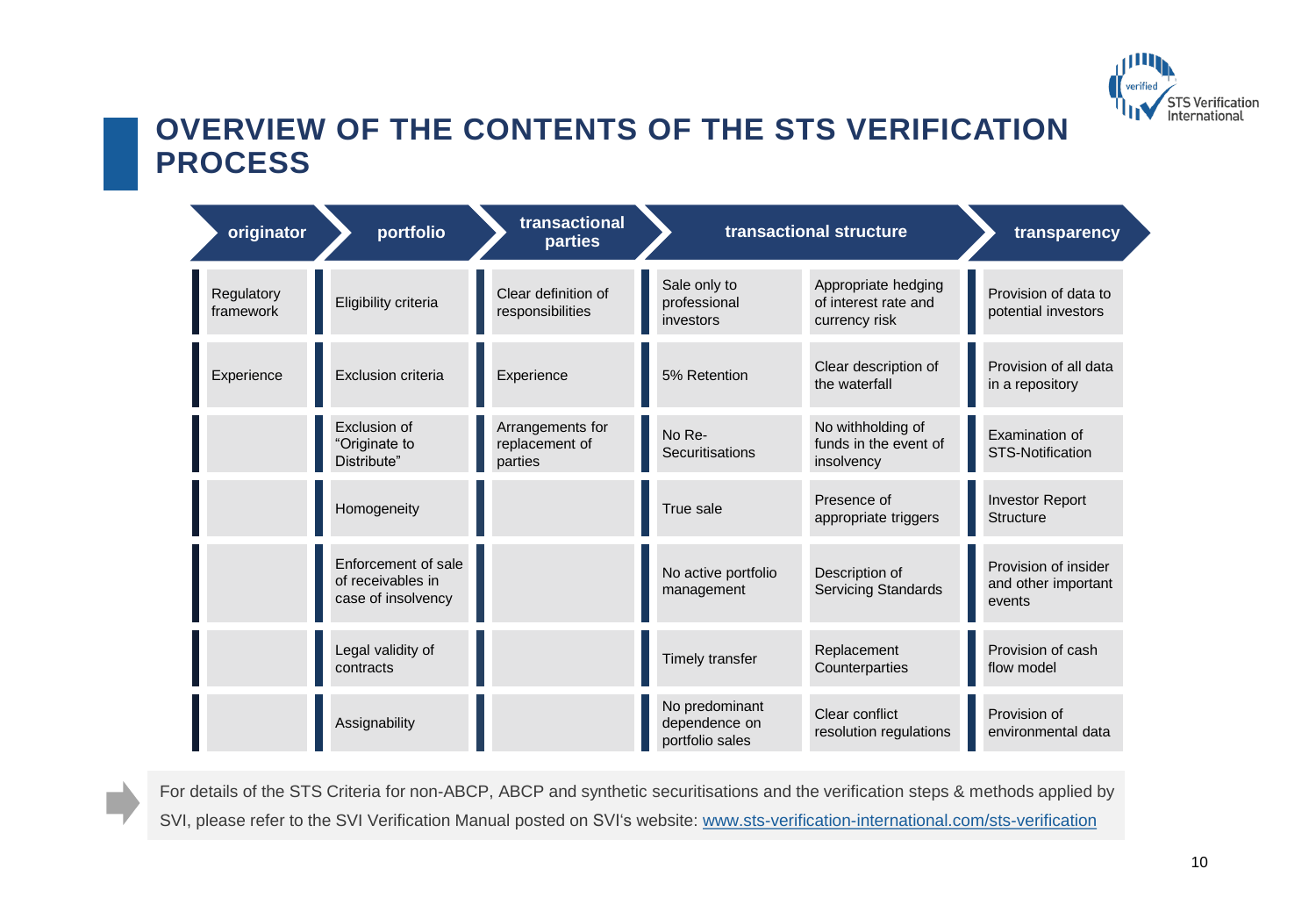

**Comparison between the STS Criteria for synthetic on-balance-sheet securitisations and the STS Criteria for non-ABCP traditional securitisations**

### **DELETED STS CRITERIA**

- Art. 20  $(1) (5)$ : True sale criteria
- Art. 20 (13): repayment of the securitisation positions not predominantly dependent on the sale of assets securing the underlying exposures
- Art. 21 (9): Clear terms for defaulted receivables and priority of payments

### **NEW STS CRITERIA**

- $\blacksquare$  Art. 26b (1) (2): Originator requirements and origination of underlying exposures
- Art. 26b (3): On-balance-sheet holding of the underlying exposures by the originator or a group entity
- Art. 26b (4): No further credit hedging of the portfolio
- Art. 26b (5): Compliance with credit risk mitigation rules of the CRR
- Art. 26c (9): Reference register
- Art. 26e (1): Credit events
- Art. 26e (2): Credit protection payment
- Art. 26e (3): Credit protection agreement (extension period for workout, credit protection premiums)
- Art. 26e (4): Third-party verification agent
- Art. 26e (5), (6): Transaction termination provisions (originator, investors)
- Art. 26e (7): Synthetic excess spread
- $\blacksquare$  Art. 26e (8) (10): Type of credit protection agreements, collateral requirements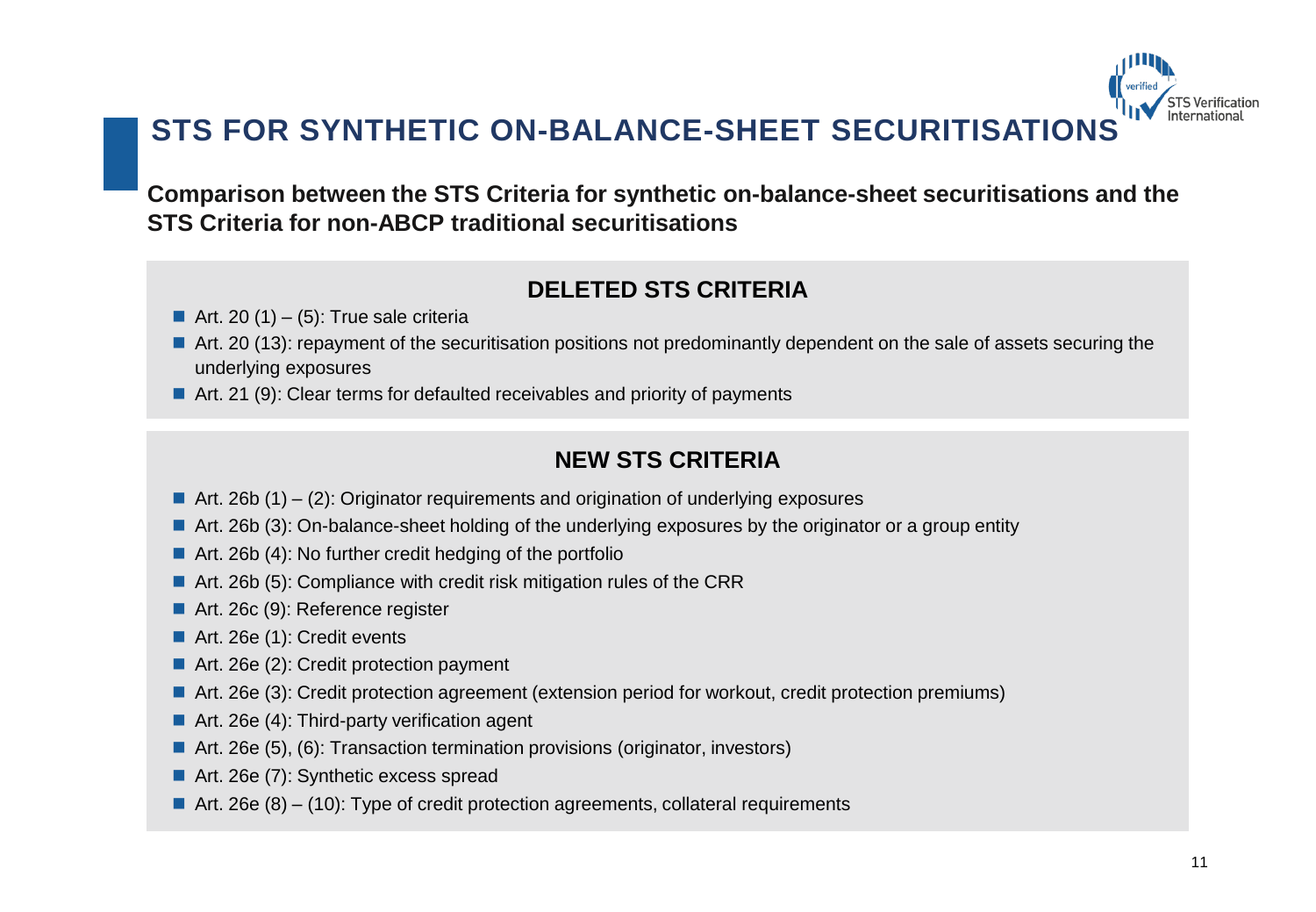## **STS FOR SYNTHETIC ON-BALANCE-SHEET SECURITISATIONS**

**Comparison between the STS Criteria for synthetic on-balance-sheet securitisations and the STS Criteria for non-ABCP traditional securitisations (continued)**

### **(VIRTUALLY) UNCHANGED STS CRITERIA**

- Art. 26b (8): Homogeneity, defined payment streams, no transferable securities
- Art. 26b (9): No securitisation positions
- Art. 26b (10): Underwriting standards, originator experience
- Art. 26b (11): No defaulted exposures or exposures to credit-impaired debtors
- Art. 26b (12): At least 1 payment made by debtor
- Art. 26c (1): Risk retention
- Art. 26c (2): Appropriate hedging of interest rate and currency risks
- Art. 26c (8): Experience of the servicer
- Art. 26c (10): Clear rules in the event of conflicts between noteholders
- Art. 26d (1): Historical performance data
- Art. 26d (2): Asset audit
- Art. 26d (3): Liability cashflow model
- Art. 26d (4): Environmental performance data on the financed assets or information on adverse impacts of the financed assets on sustainability factors
- Art. 26d (5): Disclosure requirements (Art. 7)

### **(SLIGHTLY) AMENDED STS CRITERIA**

- Art. 26b (6): Reps & warranties of the originator on the underlying exposures
- Art. 26b (7): Eligibility criteria, no active portfolio management
- Art. 26c (3): Generally used reference rates for interest payments
- Art. 26c (4): Requirements in the event of an enforcement
- Art. 26c (5): Pro-rata vs. sequential amortization and triggers
- Art. 26c (6): Early amortisation provisions/triggers for termination of the revolving phase
- Art. 26c (7): Clear rules in the Transaction documentation on obligations of key transaction parties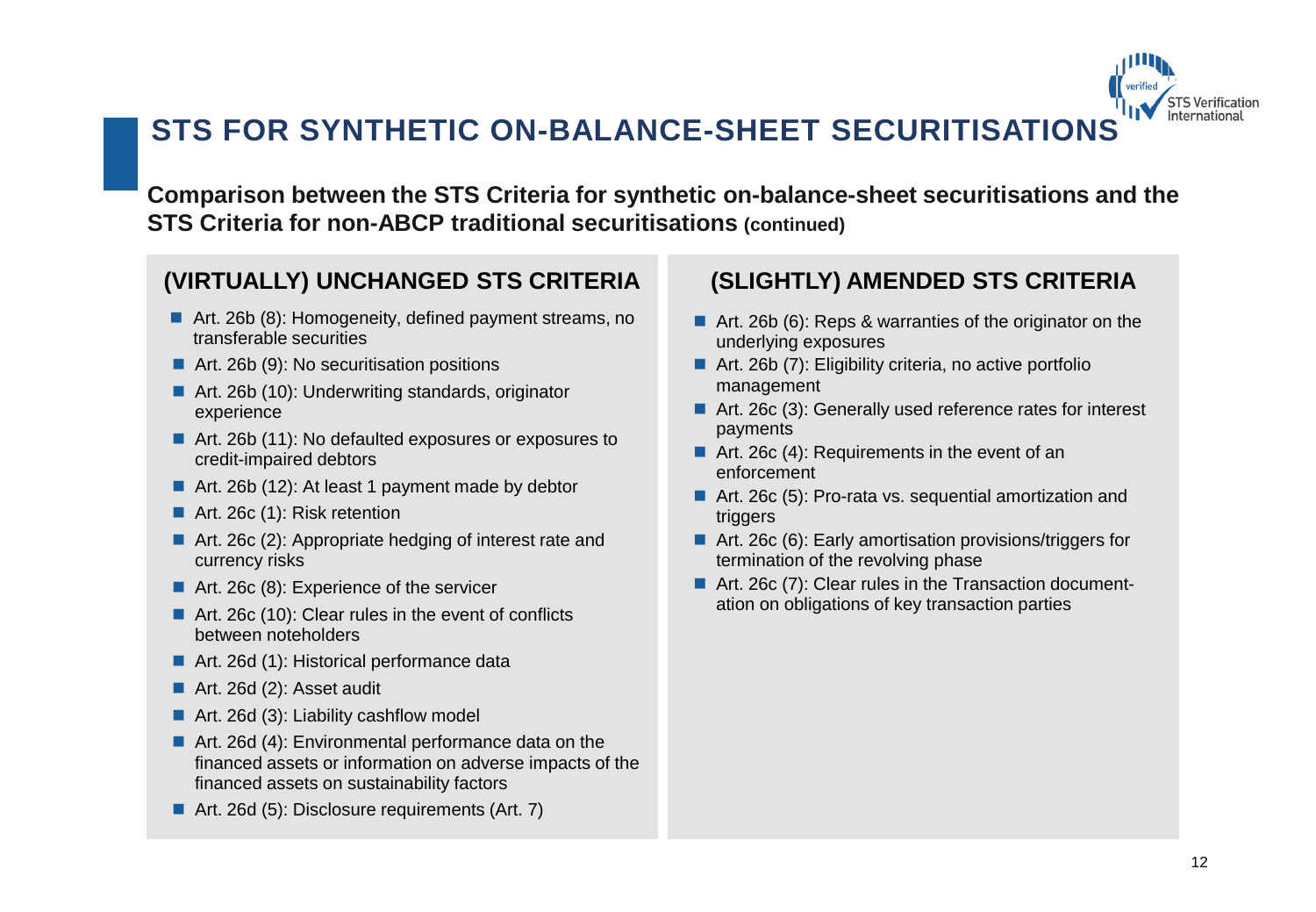

## **ADDED VALUE OF THE THIRD-PARTY VERIFICATION**

#### Added Value for **Originators:**

- During the preparation phase, the third-party verifier acts as first point of contact for questions and coordinated approach to the competent supervisory authorities
- Appropriate interpretation and consistent application of STS criteria (incl. RTS/ITS and quidelines) during the structuring phase
- These advantages also apply on an on-going basis during the life of the transactions (consistent implementation, contact with the competent supervisory authority, reduction of liability risks)

#### Added Value for **Investors**:

- Contribution to the uniform interpretation and application of the STS criteria throughout Europe
- Promoting confidence in the legally compliant application of the new Securitisation Regulation in general and the STS criteria in particular
- Facilitates risk analysis and portfolio management

#### Added Value for **Regulators**:

- Third party verification agents, as regulated independent bodies, can have interpretation discussions for the whole market on a basis of trust
- Risk of regulatory fragmentation undermining the European benchmark status of STS
- Due to their cross-border and cross-asset class work and expertise, third party verification agents can identify inconsistencies and address them e.g. through Q&A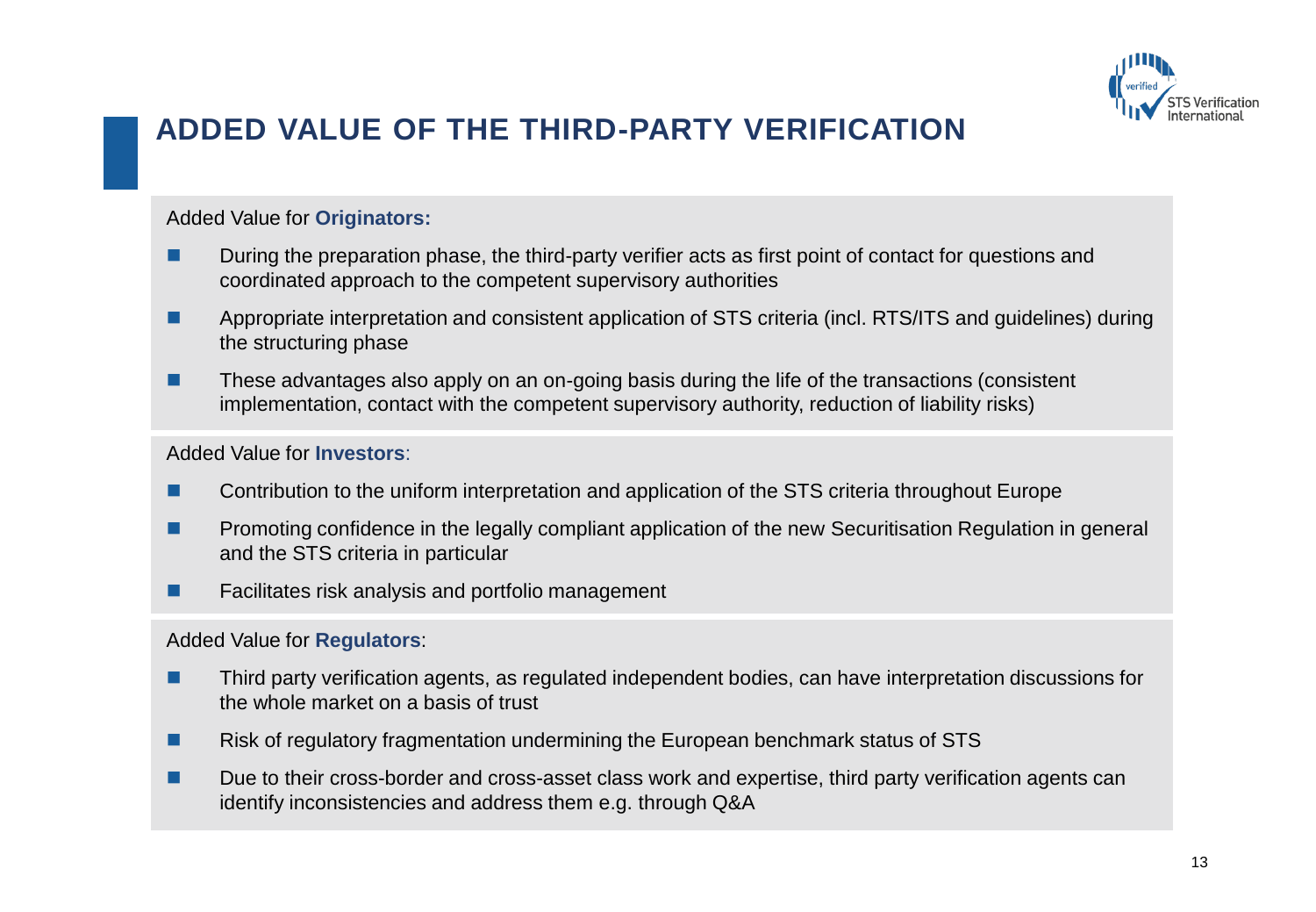

### **INDICATIVE TIMELINE OF AN STS VERIFICATION**

- $t = 0$  Discussion of the transaction to be verified with the originator and arranging bank (as applicable) und receipt of initial transaction information by SVI
- t + 5 Preparation and forwarding of mandate agreement from SVI to the originator
- t + 7 Countersigning of mandate agreement by originator
- t + 8 Circulation of Transaction verification catalogue by SVI to the originator
- $\blacksquare$  t + 10 Receipt of draft transaction documentation and performance data by SVI
- t + 12 Start of verification analysis by SVI
- ◼ t + 15 Operations review at originator ('due diligence') or alternatively video/audio call with participants
- ◼ t + 25 Circulation of (advanced) draft verification report by SVI to the key transaction parties
- ◼ t + 30 (= Announcement) Preliminary verification report provided by SVI
- $\blacksquare$  t + 50 (= Closing) Final verification report provided by SVI